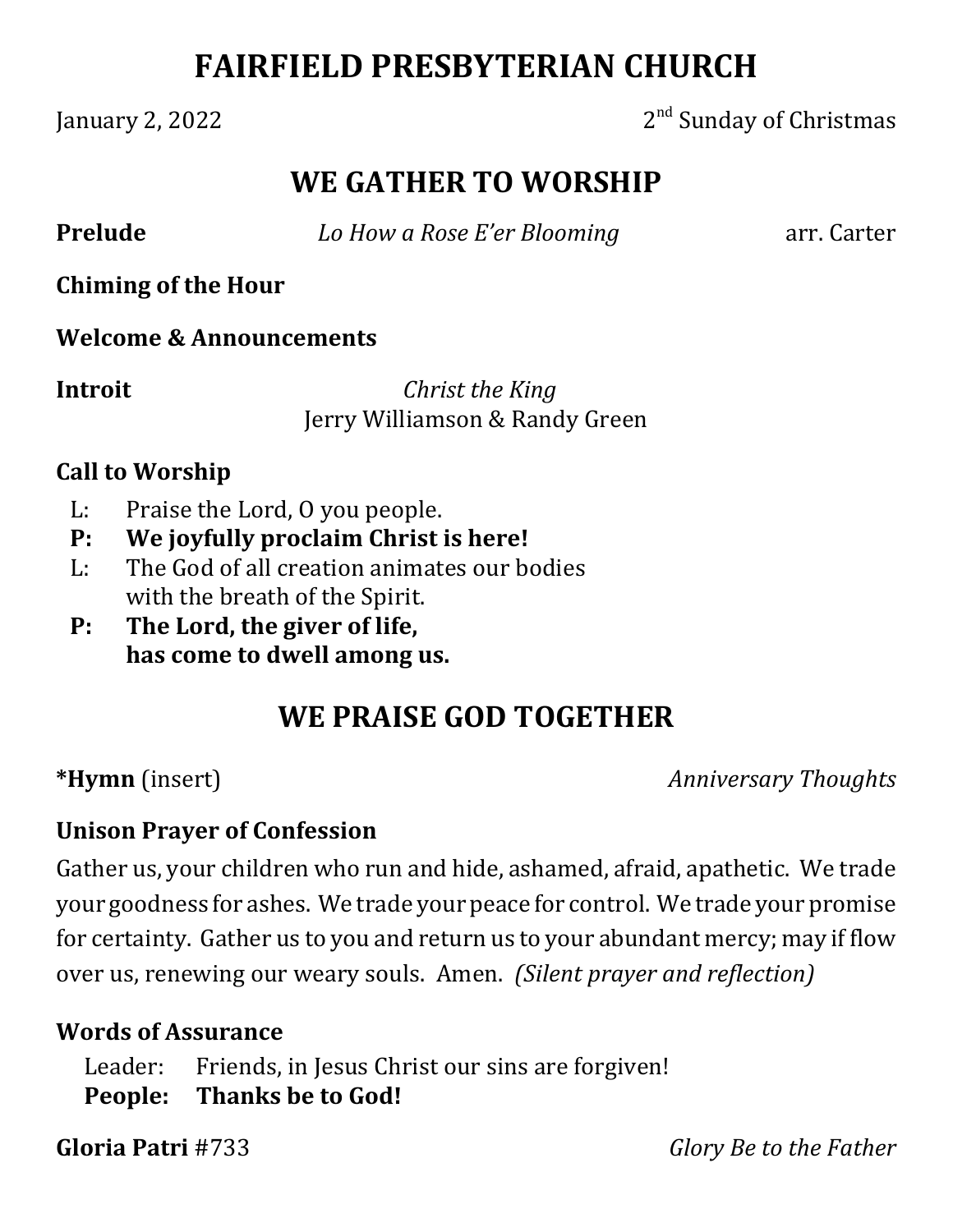### **Psalter Reading** Psalm 147: 12-20

- L: Worship the Lord, O Jerusalem; praise your God, O Zion;
- **P: for God has strengthened the bars of your gates and blessed your children within you.**
- L: God has established peace on your borders and satisfies you with the finest wheat.
- **P: God's command is sent out to the earth, and the word of the Lord runs very swiftly.**
- L: God gives snow like wool and scatters hoarfrost like ashes.
- **P: God scatters hail like bread crumbs; Who can stand against he cold of the Lord?**
- L: God's word is sent forth and melts them; God's stormwinds blow, and the waters flow.
- **P: God's word is declared to Jacob, God's statutes and judgments to Israel.**
- **All: The Lord has not done so to any other nation; To them God's judgments have not been revealed. Hallelujah!**

#### **Pastoral Prayer and The Lord's Prayer**

**Anthem**  *We Three Kings* Jerry Williamson & Randy Green

## **WE HEAR GOD'S WORD**

| <b>Scripture Lesson</b> | John 1: $10-18$                                   | Pew Bible p. 91 (New Test.) |
|-------------------------|---------------------------------------------------|-----------------------------|
| <b>Message</b>          | The Word Dwelling Among Us Rev. Shannon Hendricks |                             |